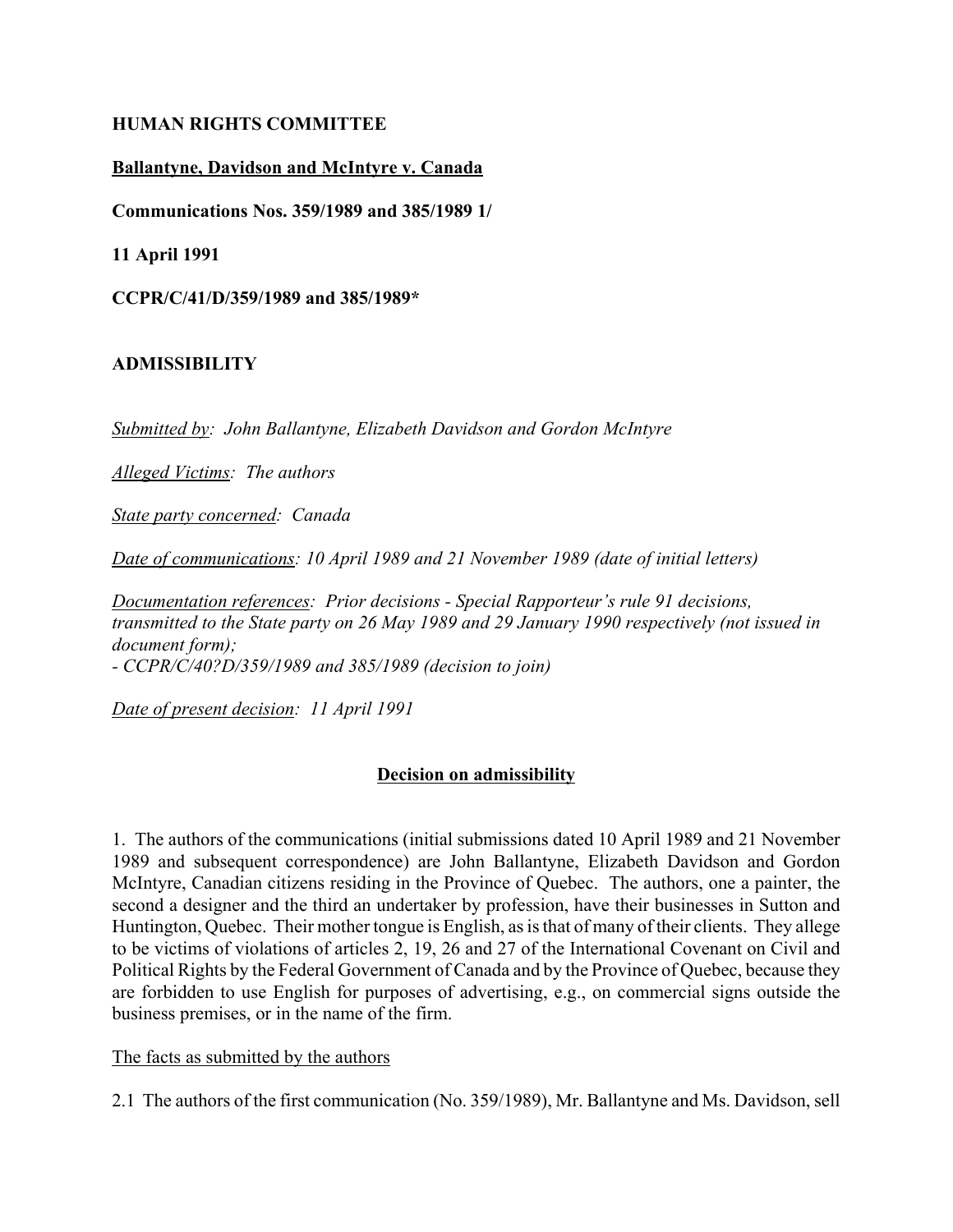clothes and paintings to a predominantly English-speaking clientele, and have always used English signs to attract customers.

2.2 The author of the second communication (No. 385/1989), Mr. McIntyre, states that in July 1988, he received notice from the Commissioner-Enquirer of the "Commission de protection de la langue française" that following a "check-up" it had been ascertained that he had installed a sign carrying the firm name "Kelly Funeral Home" on the grounds of his establishment, which constituted an infraction of the Charter of the French Language. He was requested to inform the Commissioner within 15 days in writing of measures taken to correct the situation and to prevent the recurrence of a similar incident. The author has since removed his company sign.

2.3 Mr. McIntyre's business was established over 100 years ago and in the 25 years under his management has always operated without language constraints. Now he is allegedly disadvantaged vis-à-vis French speaking competitors who are allowed to use their mother tongue without restriction. Of the seven funeral homes in the area, his is the only one operated by an Englishspeaking Canadian serving the English-speaking community. Out of a total population of 15,600 in the town (area) in question, some 5,600 inhabitants speak English. Bill No. 178, however, prevents him from indicating in his commercial sign in English, the service he provides. The author alleges a loss of business and a reduced impact on passers-by, who no longer identify his services by an external sign.

2.4 Mr. McIntyre also claims that since he has "taken on the Government" a certain "fear factor" discourages potential clients. It leads to hate calls, threats and ridicule in the press by suggestions that he is a "racist".

## The complaint

3.1 The authors challenge sections 1, 6 and 10 of Bill No. 178 enacted by the Provincial Government of Quebec on 22 December 1988, with the purpose of modifying Bill No. 101, known as the Charter of the French Language (Charte de la langue française). The ratio legis of Bill No. 178, as stated explicitly by the Quebec legislature, was to override two judgements rendered by the Supreme Court of Canada on 15 December 1988, declaring several sections of the Charter unconstitutional. The official explanatory note preceding the text of the Charter states that only French may be used in public bill-posting and in commercial advertising outdoors. It stipulates that this rule shall also apply inside means of public transport and certain establishments, including shopping centres. The authors claim to be personally affected by the application of Bill No. 178.

3.2 The authors furthermore claim that the "notwithstanding" clause contained in section 10 of Bill No. 178 overrides the safeguards contained in the Canadian Charter of Human Rights and Freedoms (Canadian Charter) and the Quebec Charter of Human Rights and Freedoms (Quebec Charter). They point out that section 33 of the Canadian Charter, and its counterpart section 52 of the Quebec Charter, allow for the suspension of protection against human rights violations.

3.3 The authors claim that these provisions, whenever applied, violate Canada's obligations under the Covenant, in particular article 2. Exempting legislation from compliance with the provisions of the Canadian or Quebec Charters of Human Rights and Freedoms effectively denies a remedy to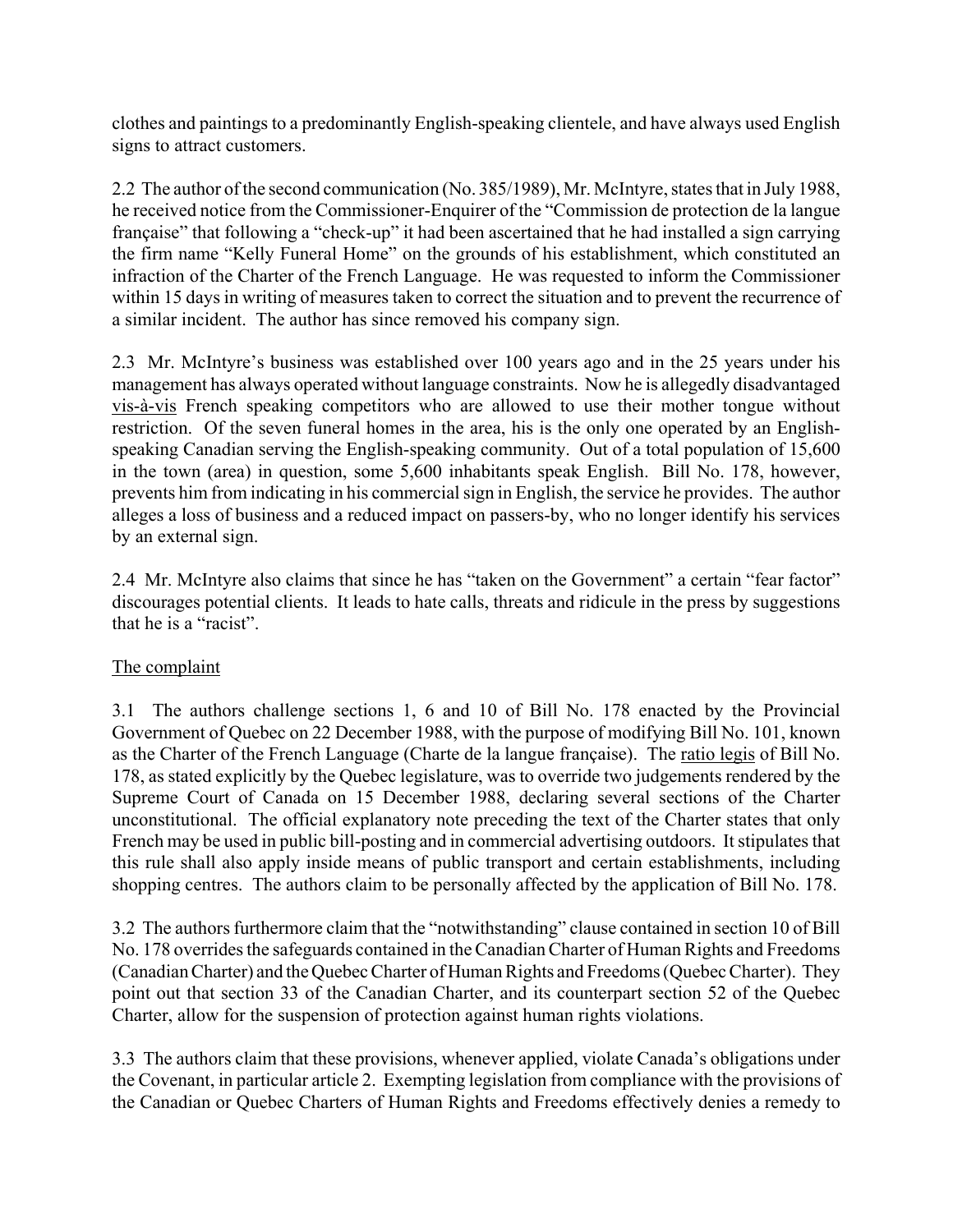citizens whose rights have been or are being violated by the legislation thus exempted.

## Legislative provisions

4.1 The relevant original provisions of the Charter of the French language (Bill No. 101, S.Q. 1977, C-5) have been modified several times. In essence, however, they have remained substantially the same. In 1977, section 58 read as follows:

Except as may be provided in this Act or the regulations of the Office de la langue française, signs and posters and commercial advertising shall be solely in the official language."

4.2 The original wording of section 58 was replaced in 1983 by section 1 of the Act to amend the Charter of the French Language (S.Q. 1983, C-56) which read:

ì58. Public signs and posters and commercial advertising shall be solely in the official language. ìNotwithstanding the foregoing, in the cases and under the conditions or circumstances prescribed by regulation of the Office de la langue française, public signs and posters and commercial advertising may be both in French and another language or solely in another language..."

4.3 The initial language legislation was struck down by the Supreme Court in La Chaussure Brown's Inc. et al. v. the Attorney General of Quebec (1989) 90 N.R. 84. Following this, section 58 of the Charter was amended by section 1 of Bill No. 178. While certain modifications were made relating to signs and posters inside business premises, the compulsory use of French in signs and posters outside remained.

4.4 Section 58 of the Charter, as modified in 1989 by section 1 of Bill No. 178, now reads:

ì58. Public signs and posters and commercial advertising, outside or intended for the public outside, shall be solely in French. Similarly, public signs and posters and commercial advertising shall be solely in French,

ì1. Inside commercial centres and their access ways, except inside the establishments located there;

ì2. Inside any public means of transport and its access ways;

ì3. Inside establishments of business firms contemplated in section 136;

ì4. Inside the establishments of business firms employing fewer than fifty but more than five persons, where such firms share, with two or more other business firms, the use of a trademark, a firm name or an appellation by which they are known to the public."

ìThe Government may, however, by regulation, prescribe the terms and conditions according to which public signs and posters and public advertising may be both in French and in another language, under the conditions set forth in the second paragraph of section 58.1, inside the establishments of business firms contemplated in subparagraphs 3 and 4 of the second paragraph<sup>"</sup>.

ìThe Government may, in such regulation, establish categories of business firms, prescribe terms and conditions which vary according to the category and reinforce the conditions set forth in the second paragraph of section 58.1.<sup>n</sup>

4.5 Section 6 of Bill No. 178 modified section 68 of the Charter, which now reads: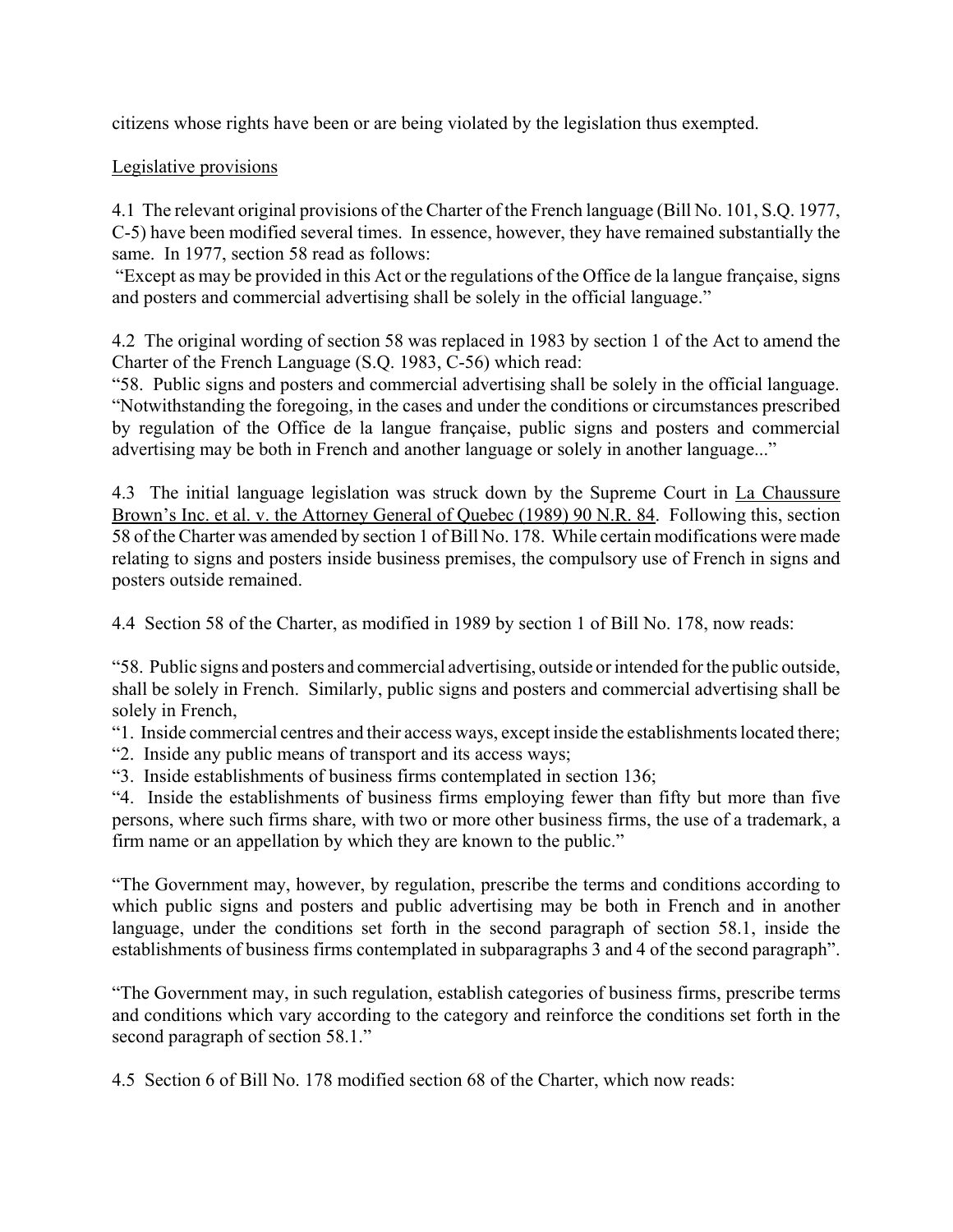ì68. Except as otherwise provided in this section, only the French version of a firm name may be used in Quebec. A firm name may be accompanied with a version in another language for use outside. That version may be in another language for use outside of Quebec. That version may be used together with the French version of the firm name in the inscriptions referred to in section 51, if the products in question are offered both in and outside of Quebec".

In printed documents, and in documents contemplated in section 57 if they are both in French and in another language, a version of the French firm name in another language may be used in conjunction with the French firm name".

ìWhen texts or documents are drawn up in a language other than French, the firm name may appear in the other language without its French version

ìOn public signs and posters and in commercial advertising,

ì1. A firm name may be accompanied with a version in another language, if they are both in French and in another language;

ì2. A firm name may appear solely in its version in another language, if they are solely in a language other than French."

4.6 Section 10 of Bill No. 178 contains a so-called "notwithstanding" clause, which provides that:

ìThe provisions of section 58 and of the first paragraph of section 68, brought into effect under sections 1 and 6 respectively of the present Bill, shall operate irrespective of the provisions of section 2, paragraph (b), and section 15 of the Constitutional Act of 1982 ... and shall apply notwithstanding articles 3 and 10 of the Charter of Human Rights and Freedoms.<sup>7</sup>

4.7 Another "notwithstanding" provision is incorporated into section 33 of the Canadian Charter of Human Rights and Freedoms, which reads:

ì1. Parliament or the legislature of a province may expressly declare in an act of Parliament or of the legislature, as the case may be, that the Act or a provision thereof shall operate notwithstanding a provision included in section 2 or sections 7 to 15 of this Charter

ì2. An Act or a provision of an Act in respect of which a declaration made under this section is in effect shall have such operation as it would have but for the provision of this Charter referred to in the declaration.

ì3. A declaration made under subsection (1) shall cease to have effect five years after it comes into force or on such earlier date as may be specified in the declaration.

ì4. Parliament or the legislature of a province may re-enact a declaration made under subsection (1).

 $\cdot$ 5. Subsection (3) applies in respect of a re-enactment made under subsection (4).<sup>n</sup>

The State party's observations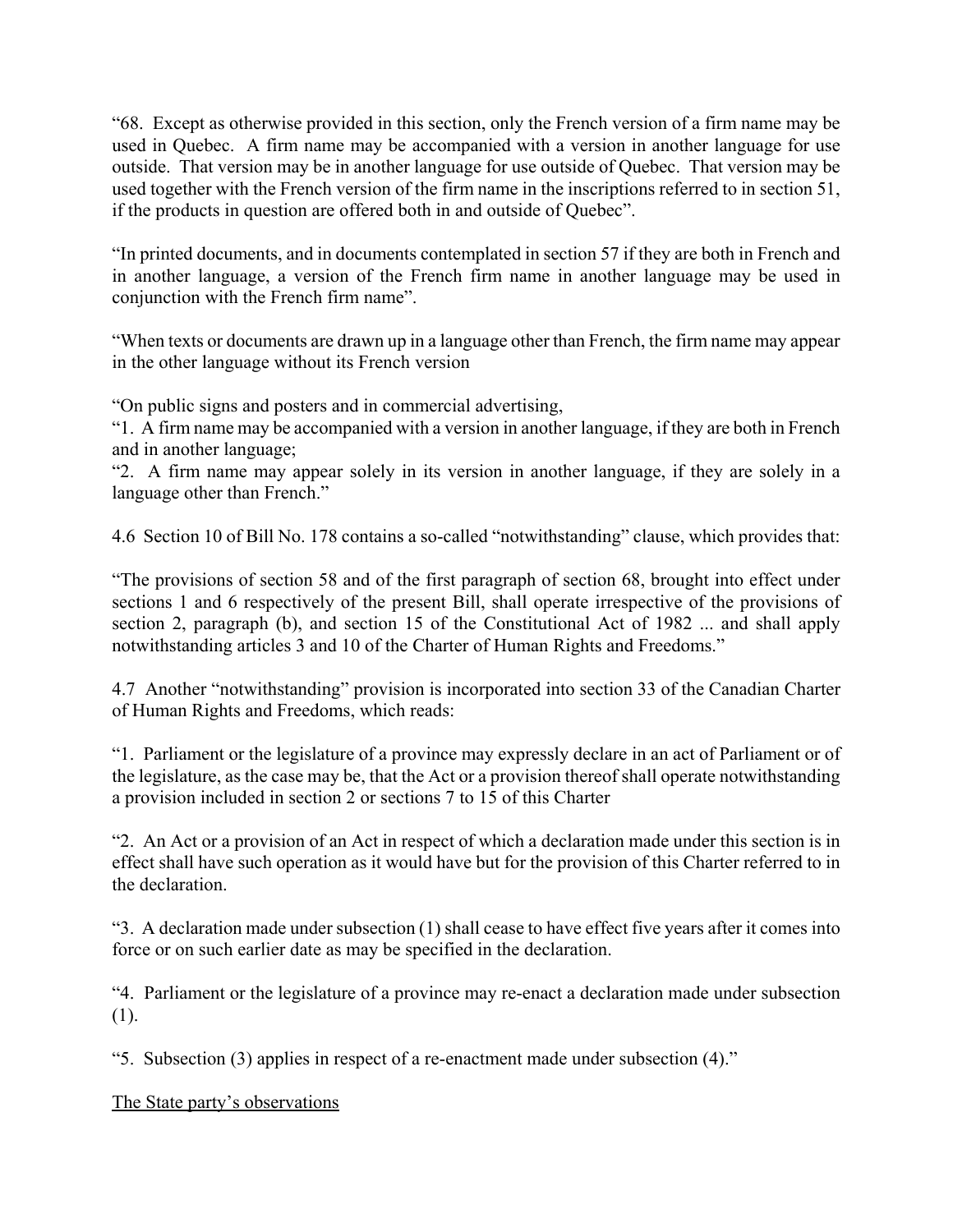5.1 The communications were transmitted to the State party under rule 91 of the rules of procedure on 26 May 1989 and 29 January 1990. The deadlines for observations was set for 26 July 1989 and 29 March 1990, respectively. On several occasions, the State party requested an extension of time to make its submission, explaining that it needed more time as the issues involved were factually and legally complex and concerned both federal and provincial areas of legislative competence.

5.2 In its submission of 28 December 1990, the State party objects to the admissibility of the communications under article 5, paragraph 2(b), of the Optional Protocol to the International Covenant on Civil and Political Rights. It argues that domestic remedies have not been exhausted, since the authors have made no attempt to challenge Bill No. 178 and to "seek redress from the Canadian courts or other bodies that may be competent to resolve the issue pursuant to Canadian law".

5.3 The State party also states that in at least two legal proceedings before the courts of Quebec, litigants are challenging this legislation. K.N., charged on 30 January 1990 on two counts of contravening the Charter of the French Language, was scheduled to appear before the Court of Quebec on 19 December 1990, when the trial date was to have been set. In another case pending before the Court of Quebec, H.S. was charged in June 1990 on two counts of contravening the Charter by displaying a welcome sign outside his bakery in 35 languages. The respondent was scheduled to appear in court on 28 February 1991.

5.4 The State party further submits that Quebec law provides the possibility for the authors to test the constitutional validity or application of Bill No. 178 through the use of an application for a declaratory judgement and refers to national jurisprudence in which certain provisions of the Charter of the French Language were declared to be of no force or effect.

5.5 The State party also points to the availability of the Federal Court Challenges Programme, which alleviates the financial hardship associated with the conduct of such litigation and states that the legal issues raised would be within the scope of the programme and the authors could, therefore, seek funding from the programme for the purpose of contesting the restrictions imposed by the provincial law.

## Exhaustion of Domestic Remedies

6.1 With respect to the requirement of exhaustion of domestic remedies, the authors maintain that following the enactment of Bill No. 178 there are no effective remedies which they could pursue. They refer to the relevant judgements of the Superior Court to the District of Montreal, the Appeal Court and the Supreme Court of Canada.

6.2 In particular, the authors of the first communication claim that because Bill 178 applies in spite of Canadian human rights laws and because the notwithstanding clauses of the Canadian and Quebec Charters, when invoked, suspend human rights as guaranteed, inter alia, by international human rights norms, they are denied an effective remedy within the meaning of article 2, paragraph 3, of the Covenant.

6.3 With regard to steps taken to assert their rights, the authors refer to numerous letters addressed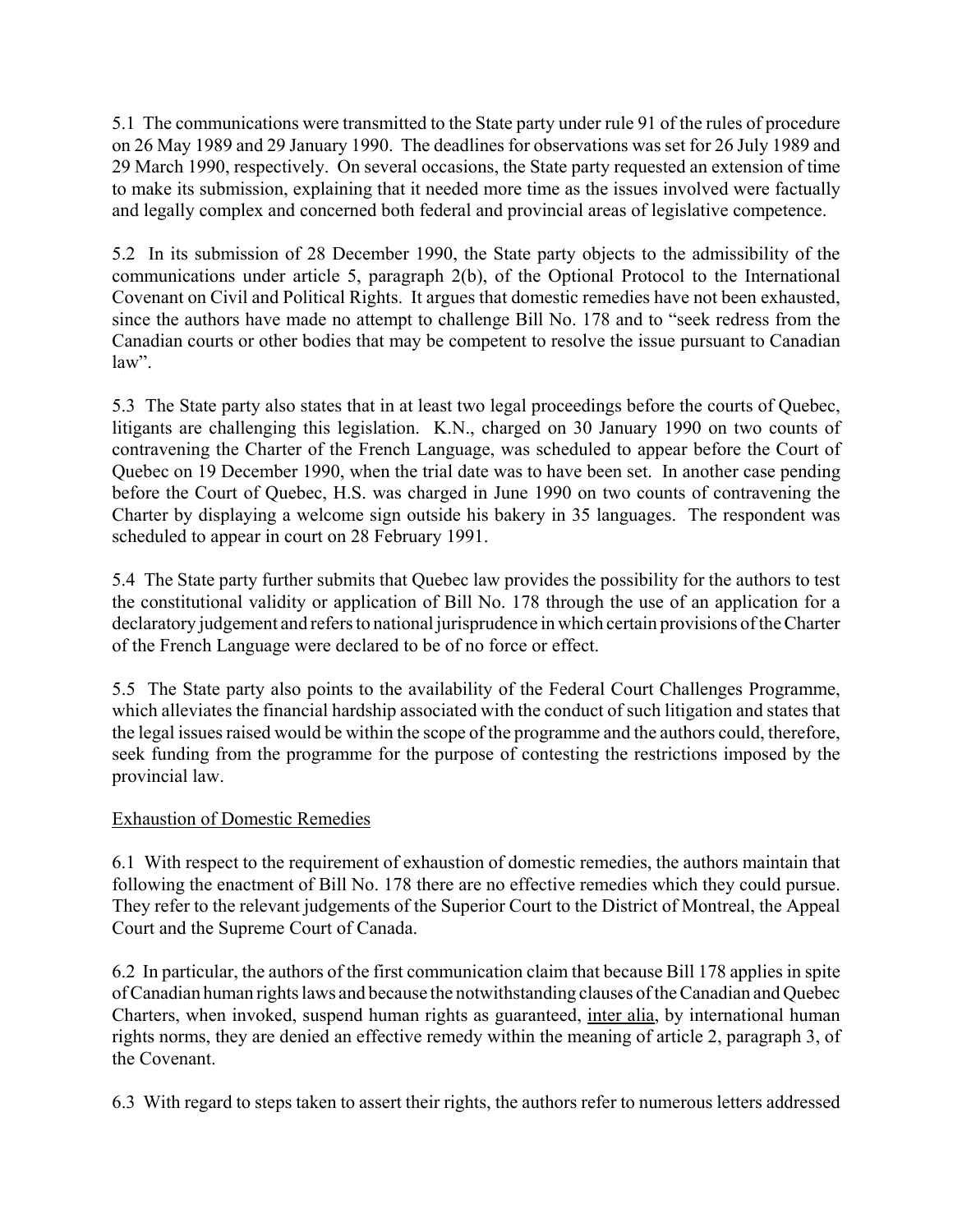to various provincial and federal authorities by individuals and lobby groups with no effect. As to judicial remedies, the authors explain that the Supreme Court's decision in La Chaussure Brown's et al., which supports their plea, has no effect in view of the subsequent Quebec legislation which makes any further challenge of section of Bill No. 178 futile.

6.4 As to the possibility of initiating proceedings for a declaratory judgement, the authors contend that the very existence of the notwithstanding clause renders Bill No. 178 immune to challenge.

6.5 The author of the second communication states that he has written to the Prime Minister of Canada, the leaders of the Opposition, members of the Senate of Canada and the premiers of all provinces, only to receive a number of replies that express various forms of support and indicate that Bill No. 178 indeed violates the right to freedom of expression and runs contrary to both the Canadian and Quebec Charters of Human Rights. As a member of the Chateauguay Valley English Speaking People's Association, he helped to organize a demonstration in Ottawa and to circulate a petition, which gathered some 10,000 signatures and was subsequently sent to the Secretary-General of the United Nations.

6.6 In a case submitted by other complainants, the Superior Court held, on 28 December 1984, that section 58 of the Charter of the French Language, in so far as it prescribed that public signs and posters and commercial advertising shall be solely in French, was inoperative from 1 February 1984.

6.7 The Court of Appeal upheld the judgement and allowed an appeal declaring Section 68 of the Charter, in so far as it prescribed that only the French version of a firm name is to be used, to be inoperative from 1 January 1986 by reason of the Quebec Charter of Human Rights and Freedoms and from 17 April 1982 by reason of the Canadian Charter of Rights and Freedoms.

6.8 The authors argue that both the Quebec and federal courts have thoroughly considered the implications of the challenged provisions and that they have found them in violation of relevant constitutional provisions. The authors stress that while recognizing that there are reasonable limits to the exercise of human rights, the courts have held that the prohibition of the use of any other language than French in commercial signs was neither an appropriate nor a justifiable remedy against threats to the French culture. In particular, they found that the obligation to use only French on commercial signs and in advertising violated the right of freedom of expression and constituted discrimination based on language.

6.9 The authors argue that the Supreme Court's judgement in the La Chaussure Brown's et al. case directly applies to their situation. Bill No. 178, however, overrides the Court's judgement and operates notwithstanding section 2(b) (freedom of expression) and section 15 (equality) of the Canadian Charter. The authors contend that it would be futile to go to the courts in view of the certain application of the "withstanding" clauses of the Canadian or Quebec Charters.

6.10 In addition, the authors complain that the Federal Government of Canada has not yet used its constitutional authority under section 90 of the Constitution Act, 1867, to disallow or set aside a Bill of a provincial government allowing fundamental human rights to be disregarded.

Issues and proceedings before the Committee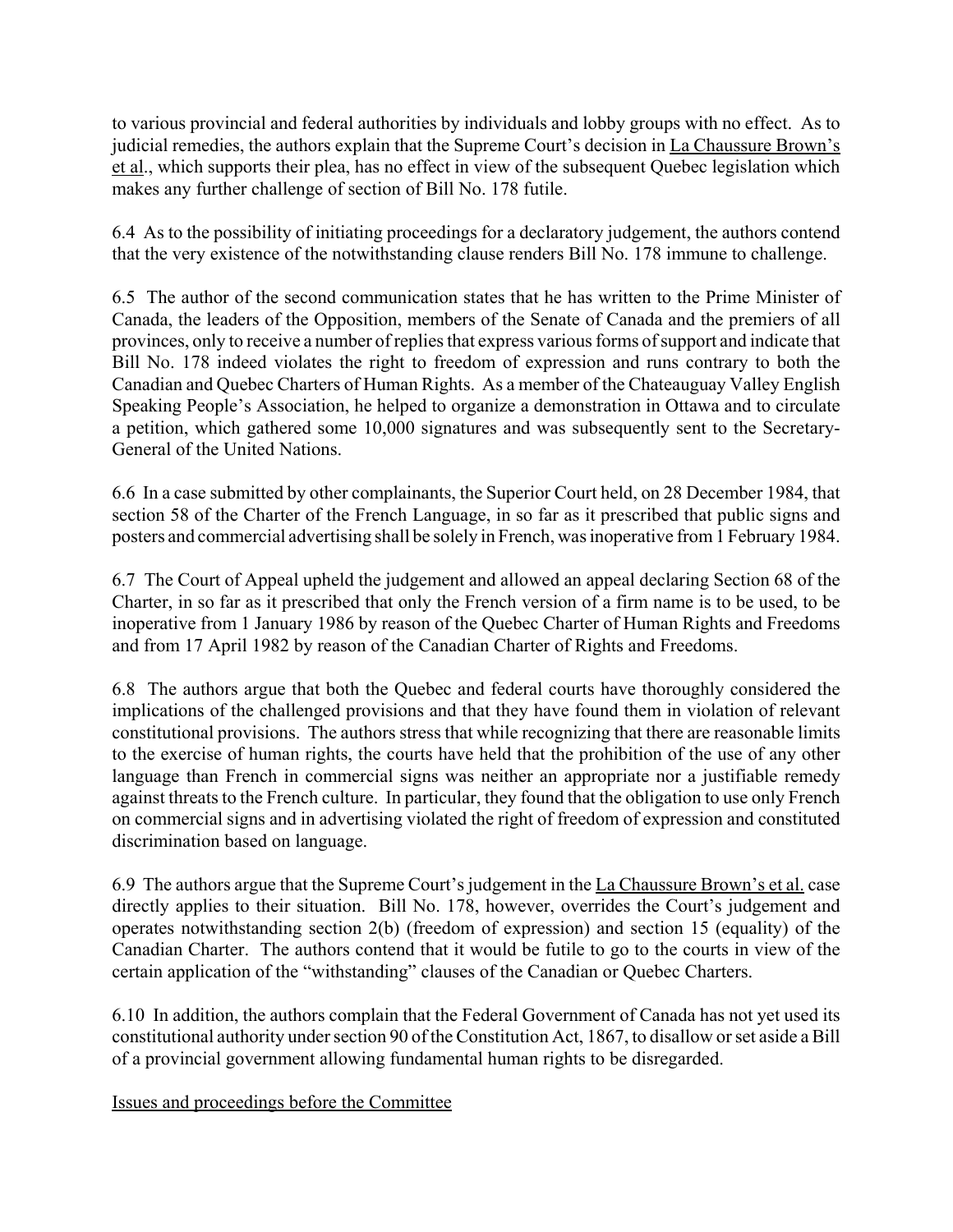7.1 On 18 October 1990, the Human Rights Committee, acting through its Working Group, decided, pursuant to rule 88, paragraph 2, of its rules of procedure, to deal jointly with both communications.

7.2 Before considering any claims contained in a communication, the Human Rights Committee must, in accordance with rule 87 of its rules of procedure, decide whether or not it is admissible under the Optional Protocol to the Covenant.

7.3 While taking note of the State party's argument that the authors have not exhausted domestic remedies, the Committee is unable to accept the State party's suggestion that there are effective domestic remedies that remain available in the specific circumstances of these communications.

7.4 The Committee has noted that while some of the original statutory provisions protecting visage linguistique of Quebec have been modified several times, also after they were found to be unconstitutional and declared inoperative successively by the Superior, Appeal and Supreme Courts, the only effect this has had was that the relevant provisions were replaced by ones that are the same in substance to the ones they replaced but reinforced by the "notwithstanding" clause of section 10 of Bill No. 178. The net result has been that there has been a continued ban on the use of any other language than French since 1978, in circumstances that are at issue in the present communications, and that it is a criminal offence to disregard the ban.

7.5 The State party contends that Bill No. 178, which modified certain sections of the Charter of the French Language, can be and is being challenged by others before the courts in Quebec. However, the situation is that certain persons have been charged with criminal offences for violating provisions of the Charter of the French Language, including provisions of section 205, which are not affected by the "notwithstanding" clause in section 10 of Bill No. 178. These persons raise, in defence, issues as to whether Bill No. 178 creates a civil or penal liability and as to whether a particular sign infringed the law. These concrete issues are not before the Human Rights Committee and cannot bear upon whether the authors of the communications now under examination by the Committee still have local remedies which they must pursue. The Committee further notes that, even were it to be held by the Quebec courts that section 205 of the Charter of the French Language violates the Canadian Charter of Rights and Freedoms and the Quebec Charter of Human Rights and Freedoms, the "notwithstanding" clause still remains applicable to section 58, which is the clause at issue in the communications that the Committee has before it. The Committee is unable to find from the submission of the State party, that an effective remedy is available in respect to this claim.

7.6 The Committee, moreover, is satisfied that the authors have made a reasonable effort to substantiate sufficiently their allegations, for purposes of admissibility, and finds that the communications should be examined on the merits.

7.7 Finally, the Committee is well aware that the State party annexed to its submission under rule 91 of the Committee's rules of procedure the observations made by the Provincial Government of Quebec, which mainly concern the merits of the cases before it. At this stage the Committee must, however, limit itself to the procedural requirement of deciding on the admissibility of the communication. Should the State party wish to make a further submission on the merits of the cases, it should do so within six months of the transmittal to it of the present decision. The authors of the communications will be given an opportunity to comment thereon. If no further explanations or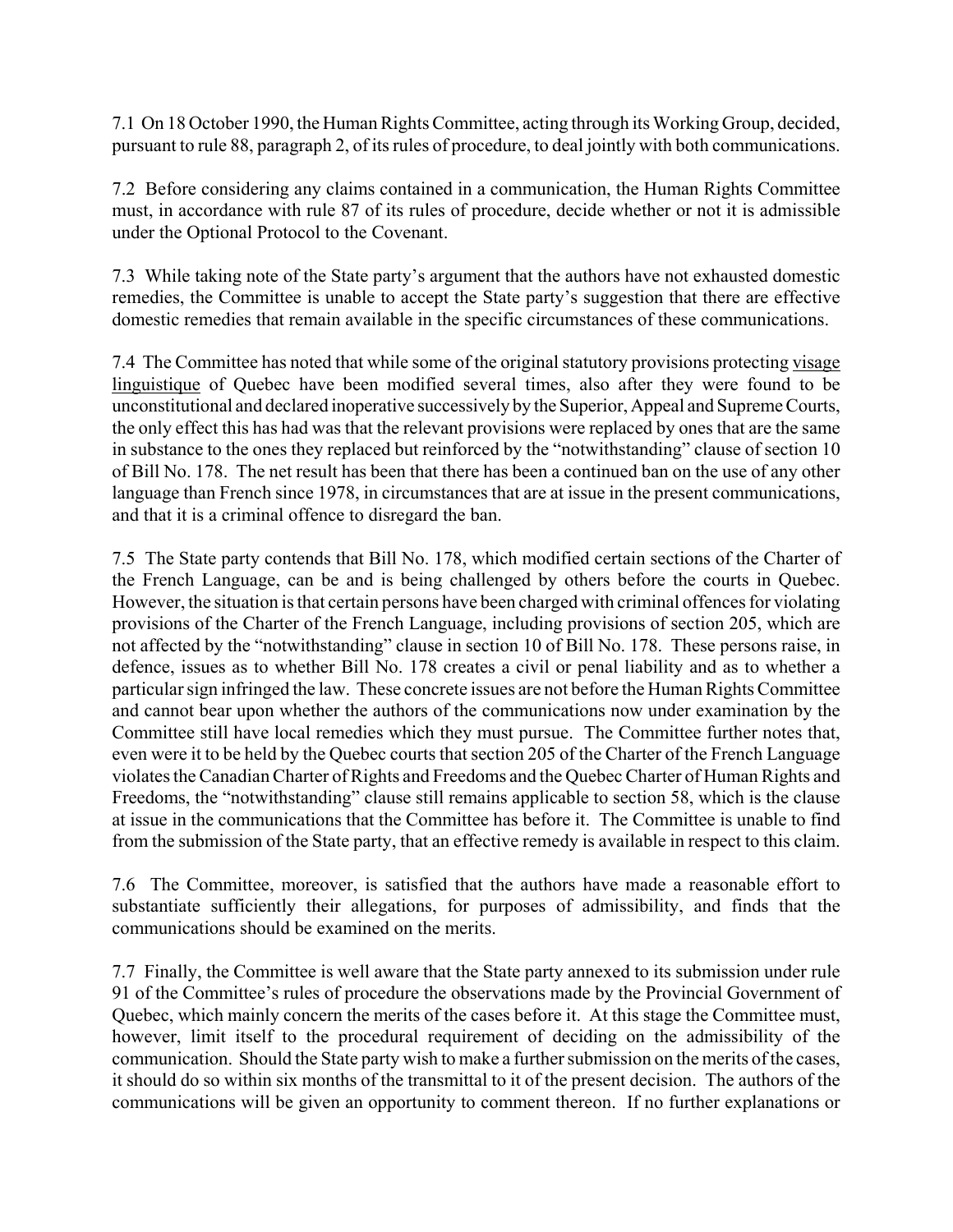statements are received from the State party under article 4, paragraph 2, of the Optional Protocol, the Committee will proceed to adopt its views in the light of the written information already submitted.

8. The Human Rights Committee therefore decides:

(a) That the communications are admissible;

(b) That any further explanations which the State party may wish to submit to clarify the matter and the measures taken by it, should, in accordance with article 4, paragraph 2, of the Optional Protocol, reach the Human Rights Committee within six months of the date of transmittal to it of this decision. Should the State party not intend to make a further submission in the case, it is requested to so inform the Committee as soon as possible to permit an early disposition of the matter;

(c) That any further explanations or statements received from the State party shall be communicated by the Secretary-General, under rule 93, paragraph 3, of the Committee's rules of procedure, to the authors, with the request that any comments that they may wish to submit thereon should reach the Human Rights Committee in care of the Centre for Human Rights, United Nations Office at Geneva, within six weeks of the date of transmittal;

(d) That this decision be communicated to the State party and to the authors.

# **Appendix**

Individual opinion by Christine Chanet on the Committee's decision concerning the admissibility of communications 359/1989 and 385/1989

At its 41<sup>st</sup> session the Human Rights Committee found Communications Nos. 359/1989 and 385/1989 admissible.

From my point of view this decision is arguable.

When the Committee considers the admissibility of a communication, it must consider the communication in the light of the requirements of the Optional Protocol, notably articles 1 to 3 and article 5, paragraph 2.

In order to make this point, the two communications must be taken separately.

 $\mathcal{L}_\text{max}$  $\overline{\ast}$ / All persons handling this document are requested to respect and observe its confidential nature.

 $1/$  The text of an individual opinion by Ms. Christine Chanet is reproduced in the appendix.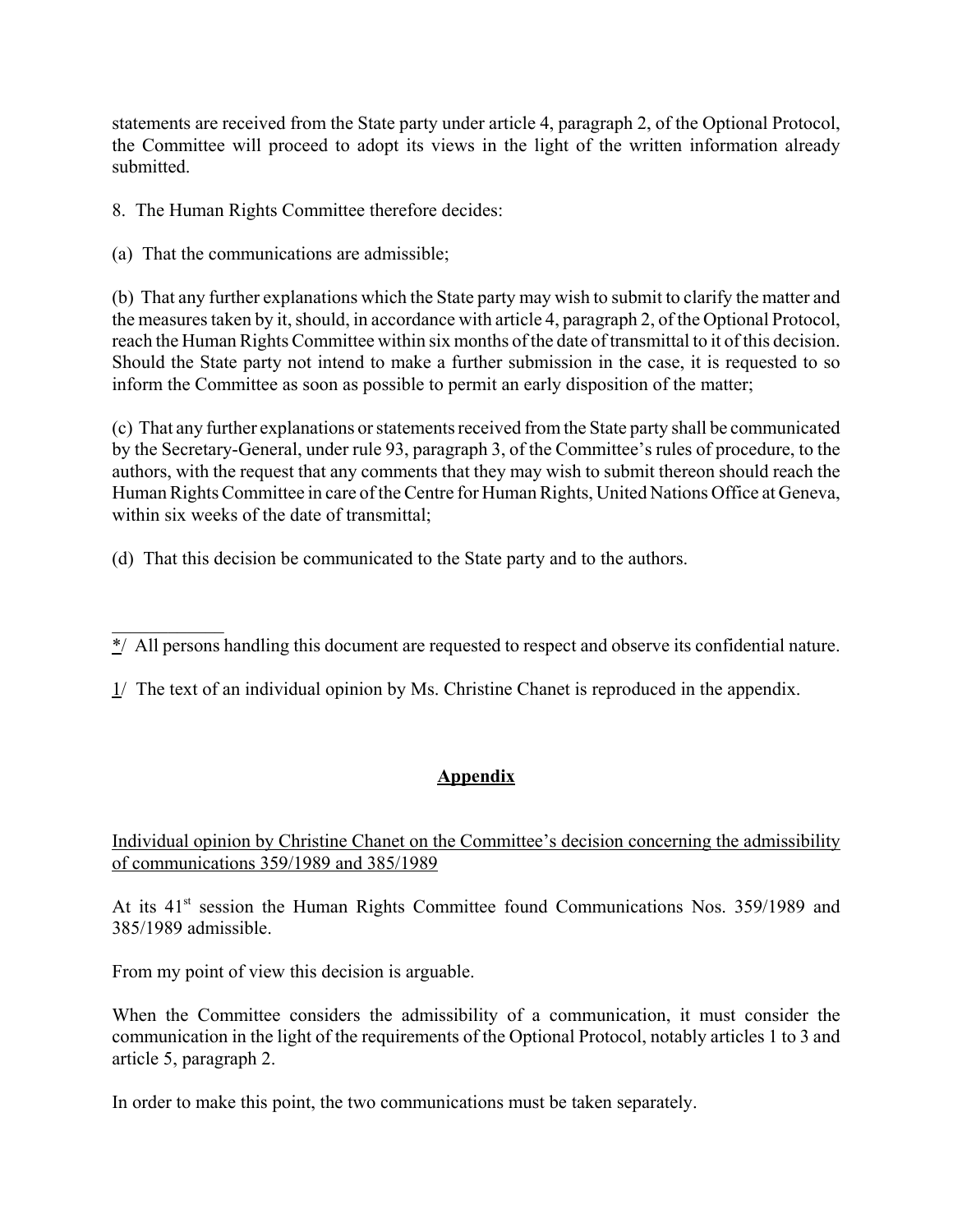1. As regards Communication No. 359/1989, the allegations made by the authors relate only to the law itself. The authors do not complain of any action against them by the administration.

The question is thus whether the authors can be considered to be victims within the meaning of the Optional Protocol of a violation of any of the rights set forth in the Covenant.

The notion of victim has gradually been expanded thanks to decisions by the Committee. Nevertheless, the Committee has hitherto refrained from allowing actio popularis. On the contrary, taking the same position as the Commission and the European Court of Human Rights,\* the Committee stated in Communication No. 35/1978, Aumeeruddy-Cziffra et al v. Mauritius, that "no individual can in the abstract by way of an actio popularis, challenge a law or practice claimed to be contrary to the Covenant [...] if the law or practice has not already been concretely applied to the detriment of that individual." In the same case, the Committee agreed to allow a challenge to the national law provided that it was "applicable in such a way that the alleged victim's risk of being affected [was] more than a theoretical possibility."

In the current case it should have been up to the authors, in the absence of any action against them by the administration, to show that the application of the law affected them directly, personally and constantly and was thus likely to constitute a violation of one of their civil and political rights guaranteed by the Covenant.

The difficulties which Bill No. 178 might pose for the authors in their professional activities in attracting a particular kind of clientele are not, in my judgement, sufficiently substantiated to justify the finding that the individuals concerned might, simply through the application of the law, suffer a violation by Canada of any of the rights guaranteed by the Covenant.

2. As regards Communication No. 385/1989, the situation is different in as much as the author was requested by the administration to comply with Bill No. 178. The beginning of enforcement here permits the conclusion that the risk was not just theoretical. The basic question regarding the admissibility of this communication concerns article 5, paragraph 2, of the Optional Protocol and the rule on the exhaustion of domestic remedies. In order to answer this question the Committee should have considered not only the opportunities for domestic remedy, as it did, but also the likelihood that the author of the communications could have obtained from the administration a waiver as authorized by section 58.2 of Bill No. 178, which reads: "Public signs and posters and commercial advertising may be both in French and in another language or solely in another language in the cases and under the conditions or circumstances prescribed by regulation of the Office de la langue française."

What regulations has the Office de la langue française issued in this respect? How are they applied? Who can benefit from such a waiver?

When the author of a communication asserts that the remedies available in the State concerned are not effective, it is up to the author to provide evidence of the fact.

Hence it was not, in my view, up to the State to demonstrate the effectiveness of the remedies available in this particular case, but up to the author to indicate why he did not try to obtain a waiver